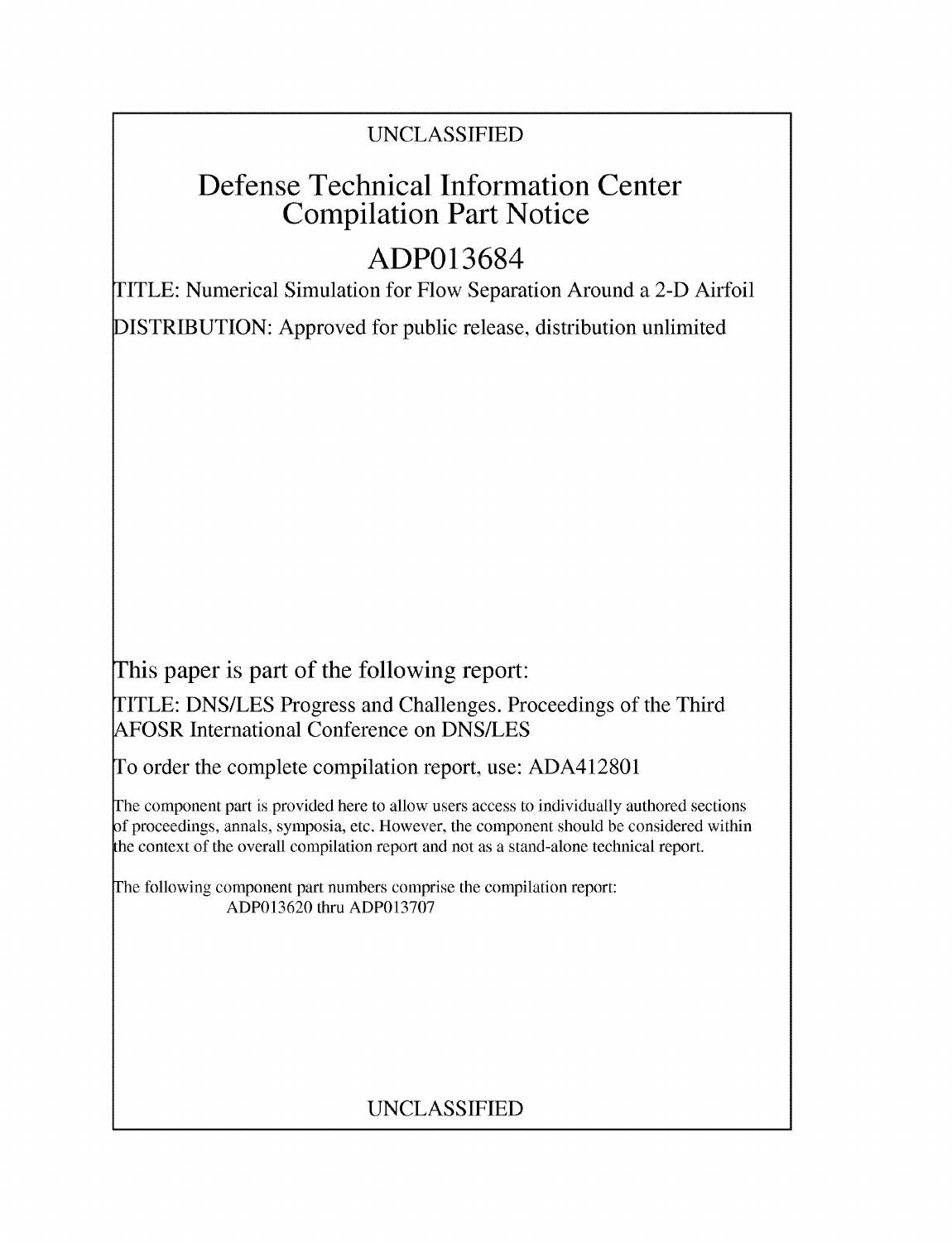## **NUMERICAL SIMULATION** FOR FLOW **SEPARATION AROUND A 2-D** AIRFOIL

#### SHUTIAN DENG, CHAOQUN LIU, HUA SHAN *Department of Mathematics University of Texas at Arlington, Arlington, TX*

#### Abstract

This paper carries out numerical study of the flow separations around NACA 0012 airfoil at large angles of attack. Flow separation introduces two major effects: sudden loss of lift and generation of aerodynamic noise. These two factors are highly concerned on the aircraft designation. This study gives a detail picture of flow separation.

As the problems caused by flow separation are complicated, the spatial and temporal complexity makes it difficult to access by conventional experiment methods. In the presented work, the numerical investigation results from solving the time-dependent Navier-Stockes equations in the generalized curvilinear coordinates. Using a fourth order centered compact scheme for spatial discretization facilitates high resolution of the flow field, which will be neglected if using low-order numerical schemes. To avoid possible non-physical wave reflection, the non-reflecting boundary conditions are used at far-field and outlet boundary.

Complex flow separation, vortex shedding, vortex merging, and vortex paring are observed in the computational results. The main purpose of this paper is to provide more detailed information of the flow separation.

### **1.** Introduction

Flow separation around airfoil receives highly concerned from the researchers. Shih et al.(1992) had pointed out that the understanding of this problem needs to make a step forward from qualitative conjecture to quantitative measurement of the instantaneous flow field. Shih et al (1995) investigated the unsteady flow past a NACA 0012 airfoil in pitching-up motion experimentally. They carried out the experiment at a Reynolds number of 5000 using PIDV method. Instantaneous velocity field data at different times have been obtained over the whole flow field. They drew the conclusion that boundary-layer separation near the airfoil leading edge leads to the formation of a vortical structure. The evolution of the vortex along the upper surface dominates the aerodynamic performance of the airfoil. Complete stall emerges when the boundary layer near the leading edge detaches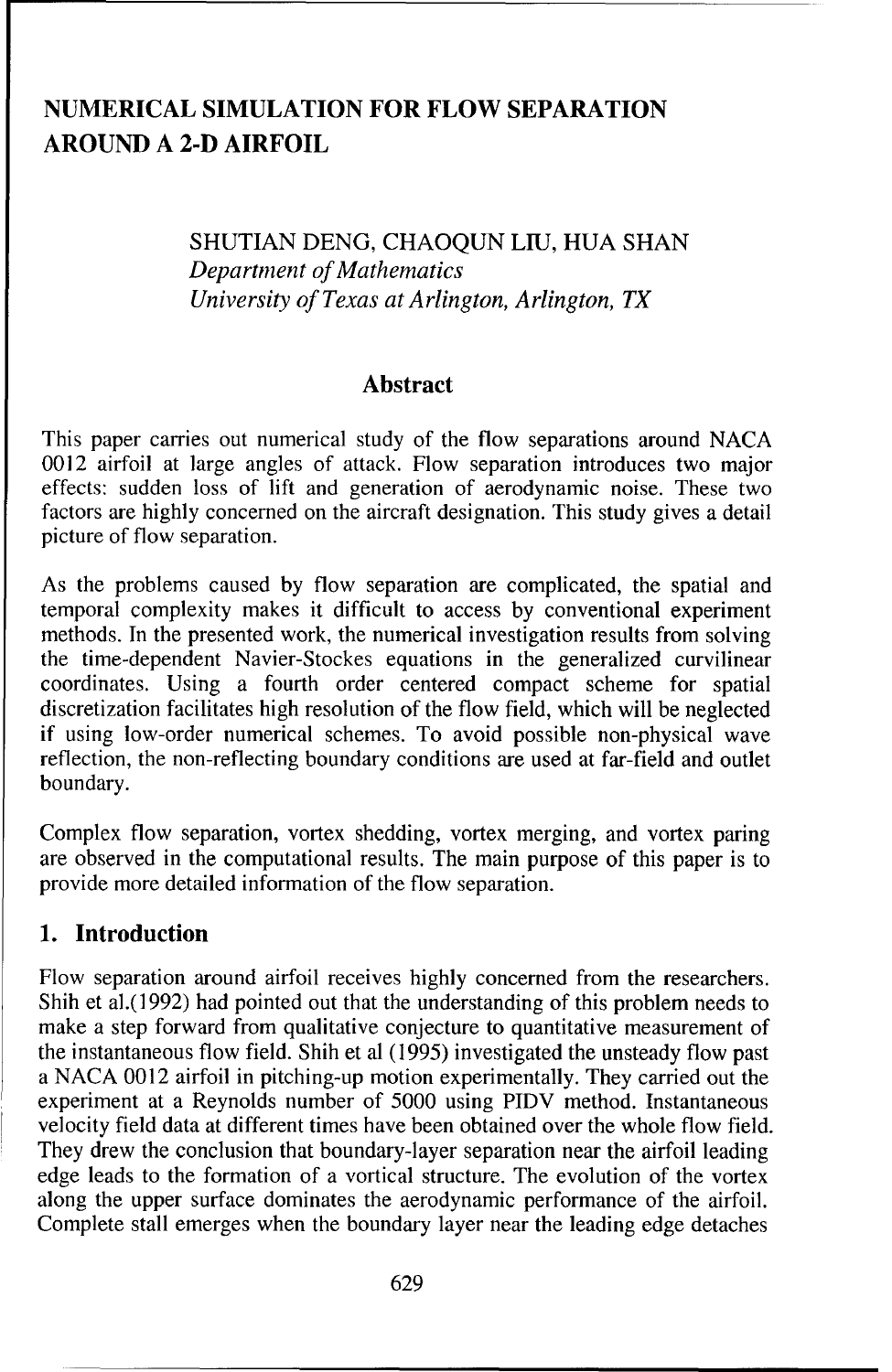#### 630 SHUTIAN DENG, CHAOQUN LIU, HUA SHAN

from the airfoil, under the influence of the vortex. Furthermore in 1995 they studied the stall process using a water towing tank facility, and found that near the leading edge large vortical structures emerge as a consequence of Van Dommelen and Shen type separation and a local vorticity accumulation. They pointed out that the trailing edge only play a secondary role on the dynamic stall process.

Tenaud & Phuoc (1997) used large eddy simulation (LES) to study this problem. They described that three flow fields can be distinguished according to different flow structures. Near the leading edge, vortex shedding due to separation of the boundary layer is dominant. In the second area, which is the middle part of the upper surface of the airfoil, the eddy structures grow and move downstream. The last field is close to the trailing edge, where the alternate vortices are created.

This work focuses on numerical simulation of flow separation around a NACA 0012 airfoil at a 16 angle of attack. From the previous understanding of experimental and numerical investigation of this problem, it is known that large vortices are generated and shed from the leading edge, thus leads to fluctuation of pressure and the lift lost. But the detail of this process is still unclear, the main purpose of this work is to give detailed picture of flow separation structures using a high-order and high-resolution approach.

#### 2. Basic Equation And Numerical Methods

The governing equations are the two-dimensional compressible Navier-Stocks equations in the generalized curvilinear  $\xi$ -n coordinates, and in a conservative form:

$$
\frac{1}{J}\frac{\partial Q}{\partial t} + \frac{\partial (E - E_{\nu})}{\partial \xi} + \frac{\partial (F - F_{\nu})}{\partial \eta} = 0
$$
 (1)

where flux vectors  $F$ ,  $E$ ,  $E_v$ ,  $F_v$  are:

$$
Q = \begin{bmatrix} \rho \\ \rho u \\ \rho v \\ e \end{bmatrix} \begin{bmatrix} \rho U \\ \rho u U + p\xi \\ E = \frac{1}{J} \begin{bmatrix} \rho U \\ \rho u U + p\xi \\ \rho v U + p\xi \end{bmatrix} & F = \frac{1}{J} \begin{bmatrix} \rho V \\ \rho u V + p\eta_x \\ \rho v V + p\eta_y \\ V(e + p) \end{bmatrix}
$$

$$
E_{v} = \frac{1}{J} \begin{bmatrix} 0 \\ \tau_{xx}\xi_{x} + \tau_{yx}\xi_{y} \\ \tau_{xy}\xi_{x} + \tau_{yy}\xi_{y} \\ q_{x}\xi_{x} + q_{y}\xi_{y} \end{bmatrix} \quad F_{v} = \frac{1}{J} \begin{bmatrix} 0 \\ \tau_{xx}\eta_{x} + \tau_{yx}\eta_{y} \\ \tau_{xy}\eta_{x} + \tau_{yy}\eta_{y} \\ q_{x}\eta_{x} + q_{y}\eta_{y} \end{bmatrix}
$$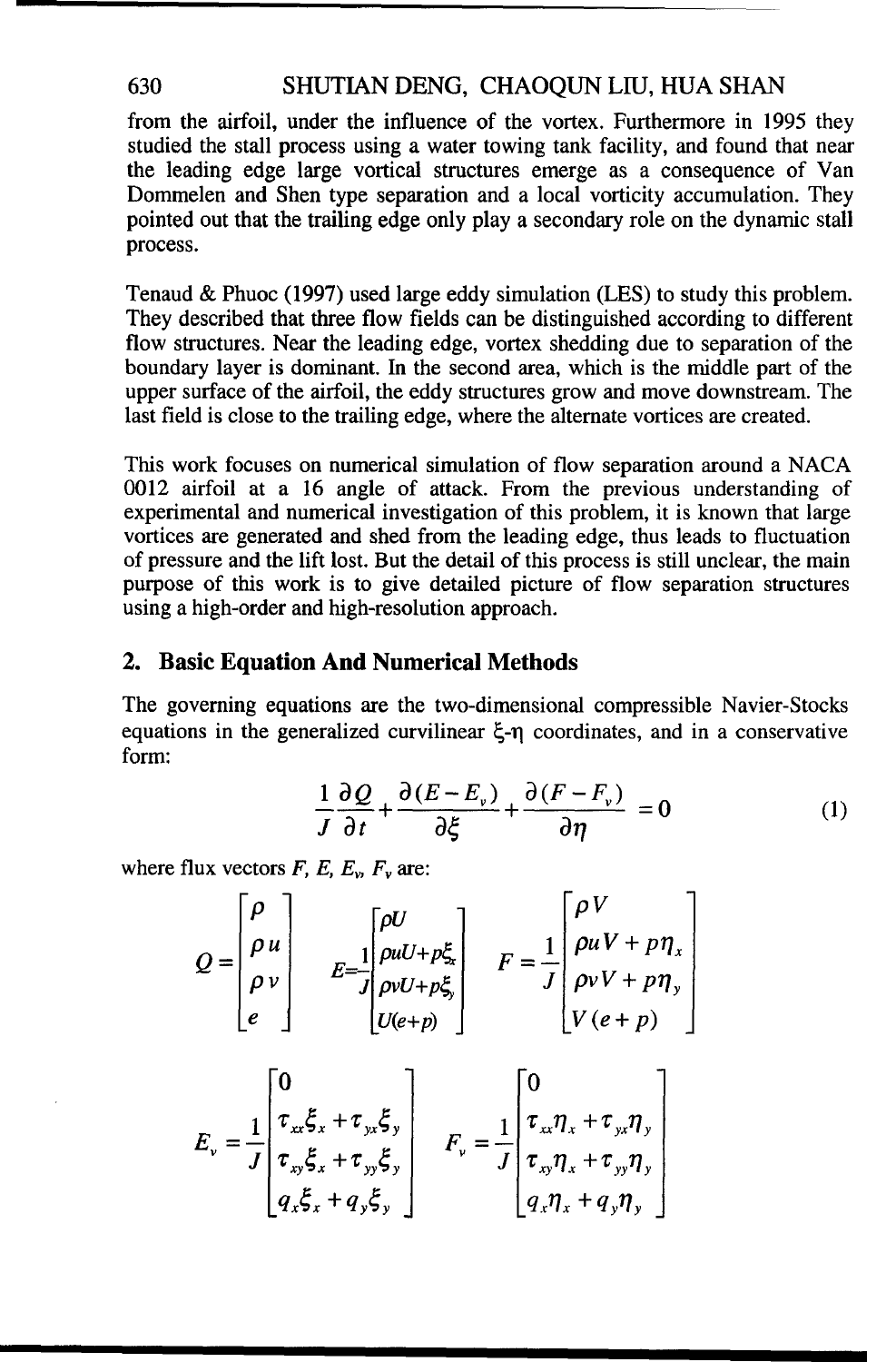#### NUMERICAL SIMULATION FOR FLOW AROUND 2D AIRFOIL 631

Where *J* is the Jacobian of the coordinate transformation, and  $\xi_x, \xi_y, \eta_x, \eta_y$  are coordinate transformation metrics.  $\rho$  is density, p is pressure,  $\vec{u}$  and  $\vec{v}$  are components of velocity.  $U = u \xi_x + v \xi_y$ ,  $V = u \eta_x + v \eta_y$ . *e* is the total energy. The components of viscous stress and heat flux are denoted by  $\tau_{xx},\tau_{yy},\tau_{xy}$  and  $q_y, q_y$ , respectively.

The second order Euler Backward scheme is applied to solve Eq. (1), that is,

$$
\frac{3Q^{n+1}-4Q^n+Q^{n-1}}{2J\Delta t}+\frac{\partial(E^{n+1}-E^{n+1}_{\nu})}{\partial \xi}+\frac{\partial(F^{n+1}-F^{n+1}_{\nu})}{\partial \eta}=0
$$
 (2)

 $Q^{n+1}$  is estimated iteratively as:  $Q^{n+1} = Q^p + \delta Q^p$ ,  $\delta Q^p = Q^{p+1} - Q^p$ Flux vectors are linearized by the local Taylor expansion about  $\widetilde{O}$  as following:

$$
E^{n+1} \approx E^p + A^p \delta Q^p , F^{n+1} \approx F^p + B^p \delta Q^p
$$

Now equation (2) turns into:

$$
[\frac{3}{2}I + \Delta t J(D_{\xi}A + D_{\eta}B)]\delta Q^{p} = R
$$
\n
$$
= -(\frac{3}{2}Q^{p} - 2Q^{n} + \frac{1}{2}Q^{n-1}) - \Delta t J[D_{\xi}(E - E_{\xi}) + D_{\xi}(F - E_{\eta})]^{p}
$$
\n(3)

Where  $R = -(\frac{3}{2}Q^{p} - 2Q^{n} + \frac{1}{2}Q^{n-1}) - \Delta t J[D_{\xi}(E - E_{\nu}) + D_{n}(F - F_{\nu})]^{p}$  $2^{\sim}$  2 The superscript p stands for iteration step.  $D_{\varepsilon}$  and  $D_n$  are partial differential

operators in the ξ and η directions, respectively. The right hand side of Eq. (3) is discretized using the fourth-order compact scheme. A sixth-order compact filter is used to depress the numerical oscillation. The left hand side of Eq. (3) is discretized following the LU-SGS method (Yoon & Kwak, 1992). Then the finite difference expression of Eq. (3) can be written as:

$$
\left[\frac{2}{3}I + \Delta t J(r_A + r_B)I\right]\delta Q_{i,j}^p = R_{i,j}^p -
$$

$$
\Delta t J \Big[ A^- \delta Q_{i+1,j}^p - A^+ \delta Q_{i-1,j}^p + B^- \delta Q_{i,j+1}^p - B^- \delta Q_{i,j-1}^p \Big]
$$
  
\nWhere  $A^{\pm} = \frac{1}{2} [A \pm r_A I], B^{\pm} = \frac{1}{2} [B \pm r_B I],$  and  $A = A^+ + A^-$ ,  
\n $B = B^+ + B^-$ ,  $A = \frac{\partial E}{\partial Q}, B = \frac{\partial F}{\partial Q},$   
\n $r_{A,B} = k \max [\lambda(A,B)] + v,$   
\n $v = \max [\frac{\mu}{(\gamma - 1)M_r^2 R_r P_r}, \frac{4}{3} \frac{\mu}{R_r}].$ 

For subsonic flow, *u, v, T* are prescribed at the upstream boundary, p is obtained by solving the modified N-S equation based on characteristic analysis. On the far-field and out-flow boundary, the non-reflecting boundary conditions are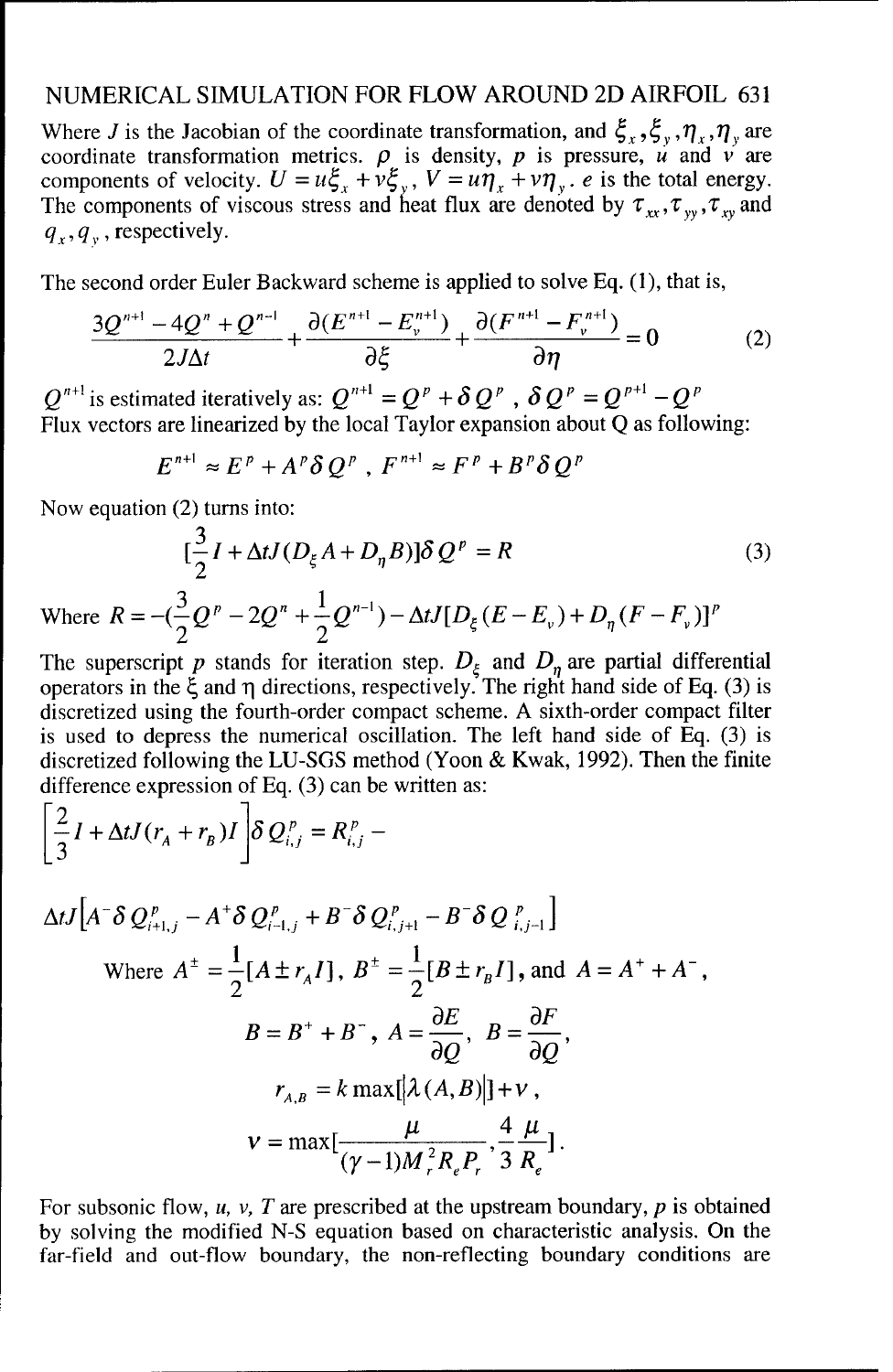#### 632 SHUTIAN DENG, CHAOQUN LIU, HUA SHAN

applied. Adiabatic, non-slipping condition is used for the wall boundary. All equations of boundary conditions are solved implicitly with internal points. Specific details of boundary treatment can be found in Jiang et al. (1999)

#### **3.** Grid Generation

A grid generation method first proposed by Spekreijse (1995) is used to generate the C-type grids. The grid generation method is a composite method, which consist of an algebraic transformation and an elliptic transformation. The algebraic transformation maps the computational space onto a parameter space, and the elliptic transformation maps the parameter space onto the physical domain by solving a set of Poisson equations. The orthogonality of grids on the surface and near the boundary is achieved by re-configuration of the algebraic transformation. The grid numbers are 841 in the  $\xi$  direction, and 141 in the  $\eta$ direction. The overview of the C-grid and grid near the airfoil surface are displayed in Figure l(a) and (b).

#### 4. Computational Result

The flow field around an NACA-0012 airfoil is analyzed by solving the Navier-Stocks equations using the finite difference scheme. Flow separation at a large angle of attack  $(\alpha = 16^\circ)$  has been studied using a high-resolution numerical simulation. In this case, the fluid flow around the airfoil becomes very unstable and different eddy structures are formed in the vicinity of the airfoil. The Reynolds number based on the chord length and the free-stream velocity is  $5 \times 10^5$ , the free stream Mach number is 0.4. The angle of attack is 16 **o.** During the computation, the flow field is recorded every 1000 time steps, and the time step is approximately  $1.768 \times 10^{-4} L/U_{\infty}$ . Figure 2 shows the contours of the instantaneous spanwise voriticity. The time interval between each of those 15 pictures is about  $0.7072L/U_{\odot}$ . From those figures we can see that flow separation process start at the leading edge and the leading edge vortices continue to shed and convect downstream. In Figure 2(c), a separation bubble can be observed on the upper surface of the airfoil near the leading edge. A chain of vortical structures appear on the upper surface of the airfoil, which is more clear in Figure 2(h). The vortices shedding from the leading-edge rotate in the clockwise direction. Near the surface of the airfoil, a layer of reversed vorticity is induced by the vortices shedding from the leading-edge. The interactions between the positive and negative vorticity leads to the vortex pairing. The merging of vortices rotating in the same direction is also observed, e.g. in Figure  $2(i)$ . A vortex, which first appears at the trailing edge of airfoil in Figure  $2(a)$ , grows as it is carried downstream by the mean flow, as shown in Figure 2(b), (c), and (d). In Figure 2(d), along the shear layer starting from the trailing edge, a series of small vortical structures are generated as a result of the Kelvin-Helmholtz instability. These small structures are also visible in Figure 2(e), (f), (g), and (h).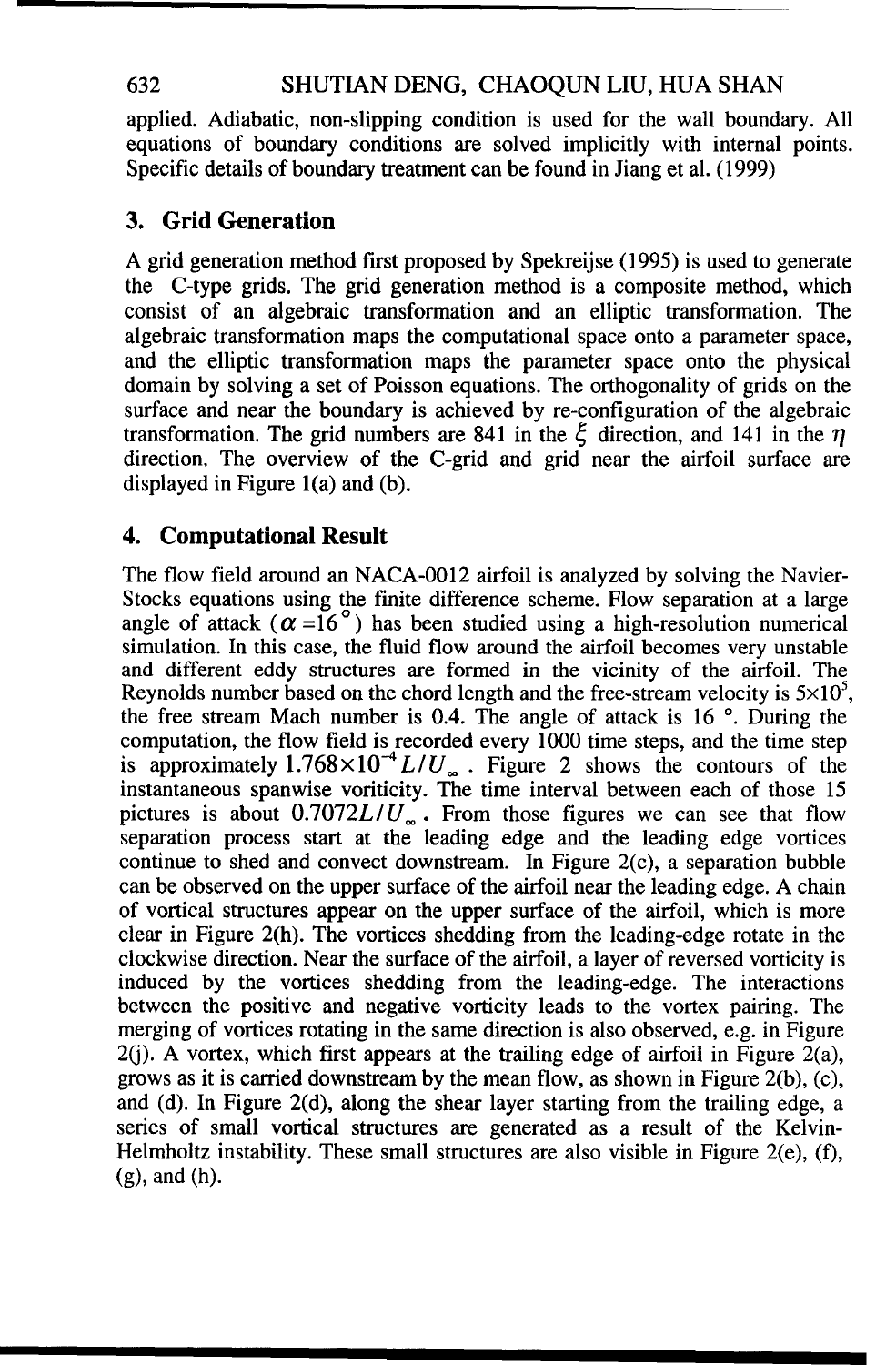#### NUMERICAL SIMULATION FOR FLOW AROUND 2D AIRFOIL 633

#### 5. Conclusions

Detailed numerical simulation has been carried out by solving Navier-Stocks equations in the generalized curvilinear coordinates to study the separated flow around an NACA 0012 airfoil at large angle of attack. By using a fourth-order centered compact scheme for spatial discretization, the small-scale vortical structures are resolved, which will dissipate if low-order numerical schemes are used. Non-reflecting boundary conditions are imposed at the far field and outlet boundaries to avoid possible non-physical wave reflection.

The numerical simulation results clearly describe the flow separation process at the upper surface of the airfoil. The phenomena of the leading-edge separation, vortex shedding, vortex merging, vortex pairing, and formation and shedding of large-scale trailing edge vortex are displayed and discussed in detail. The smallscale vortices associated with the Kelvin-Helmholtz instability are also observed along the shear layer near the trailing-edge. These phenomena are in food agreement with the experimental results obtained by Shih, et al (1992,1995) and Yoshifumi et al (1986).

#### Reference:

[1] L. Jiang, H. Shan, C. Liu and M. R. Visbal 1999. Non-reflecting boundary condition in curvilinear coordinates, Second AFOSR International Conference on DNS/LES, Rutgers, New Jersey, June 7-9

[2] **S.** K. LeLe 1992. Compact finite difference schemes with spetral-like resolution. Journal of Computational Physics. 103 ,P 16-42

[3] C. Shih, L. Lourenco, L. Van Dommelen and A. Krothapalli 1992. Unsteady flow past an airfoil pitching at a constant rate. AIAA Journal, 30(5), P 1153-1161 [4] C. Shih, L. Lourenco, and A. Krothapalli 1995. Investigation of flow ar leading and trailing edge of pitching-up airfoil. AIAA Journal, 30(5), P 1369- 1376

[5] **S.** P. Spekreijse 1995. Elliptic grid generation based on Laplace equations and algebraic transformation. Journal of Computational Physics. 118 ,P 38-61

[6] C. Tenaud and L. T. Phuoc 1997. Large eddy simulation of unsteady, compressible, separated flow around NACA 0012 airfoil. Lecture Notes in Physics 490, P424-429

[7] J. F. Thompson, Z. U. A. Warsi and C. W. Mastin 1985. Numerical Grid Generation: Foundations and Applications. Elsevier, New York

[8] L. Van Dommelen and Shen 1980. The Spontaneous generation of singularity in a separating laminar boundary layer. Journal of Computational Physics.38,P 125-140

[9] L. Van Dommelen and S. J. Cowsley 1990. On the Lagrangian description of unsteady boundary later, Part 1: General theory. J. Fluid Mech., 210 P593-626 [10] J-Z. Wu, X. Lu, A. G. Denny, M. Fan and J-M Wu 1999. Post-stall lfow

control on an airfoil by local unsteady forcing. J. Fluid Mech., 371 P 21-58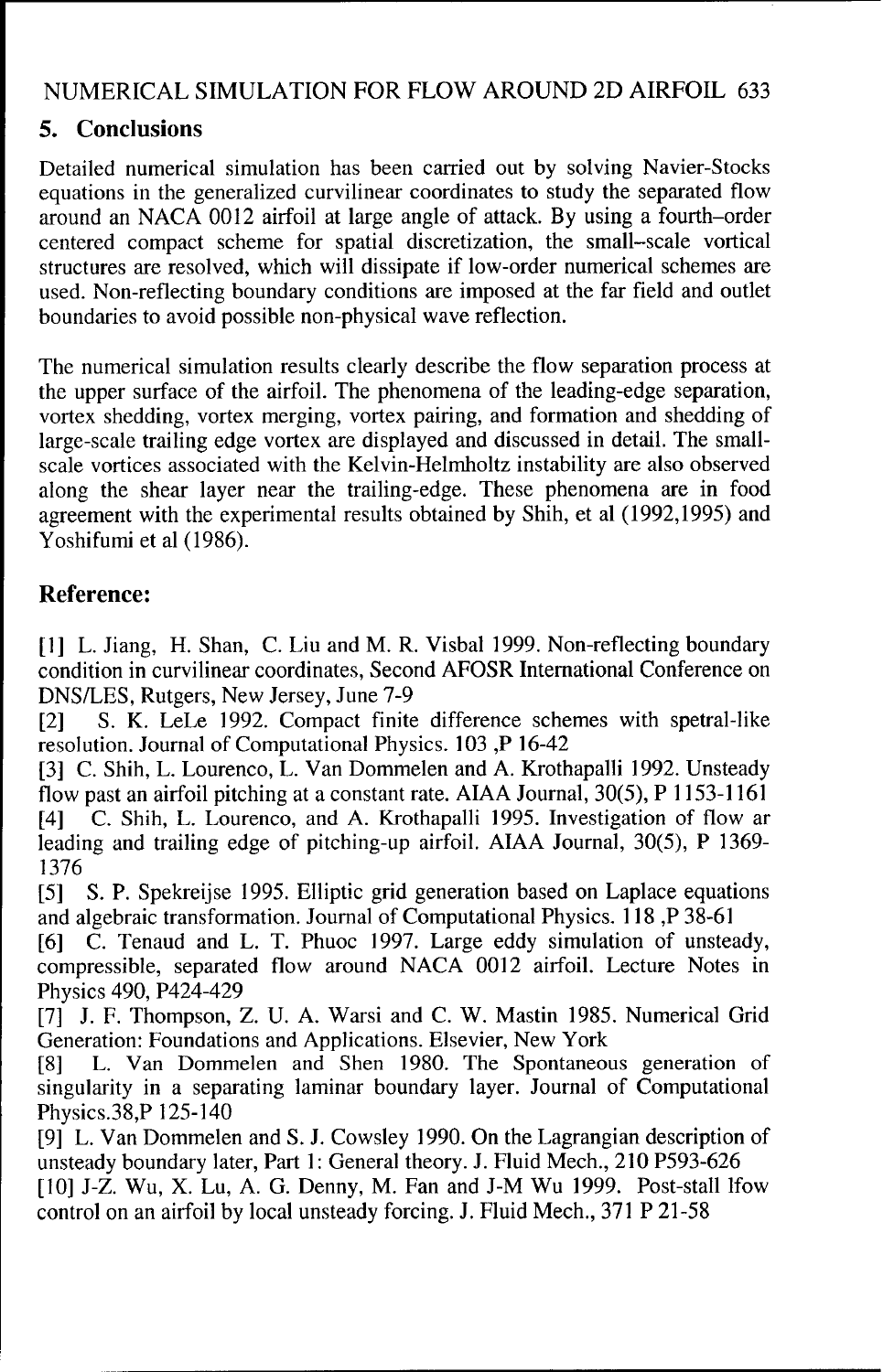#### 634 SHUTIAN DENG, CHAOQUN **LIU,** HUA SHAN

[11] S. Yoon and D. Kwak 1992. Implicit Navier-Stocks solver for threedimensional compressible flows. AIAA Journal, 30(5), P 2653-2659 [13] S. P. Spekreijse 1995. Elliptic grid generation based on Laplace equations and algebraic transformation. J. Comp. Phys., 118, P 38-61



(a) overview of the grids (b) grids near airfoil surface

Figure 1. C-grid around an NACA 0012 airfoil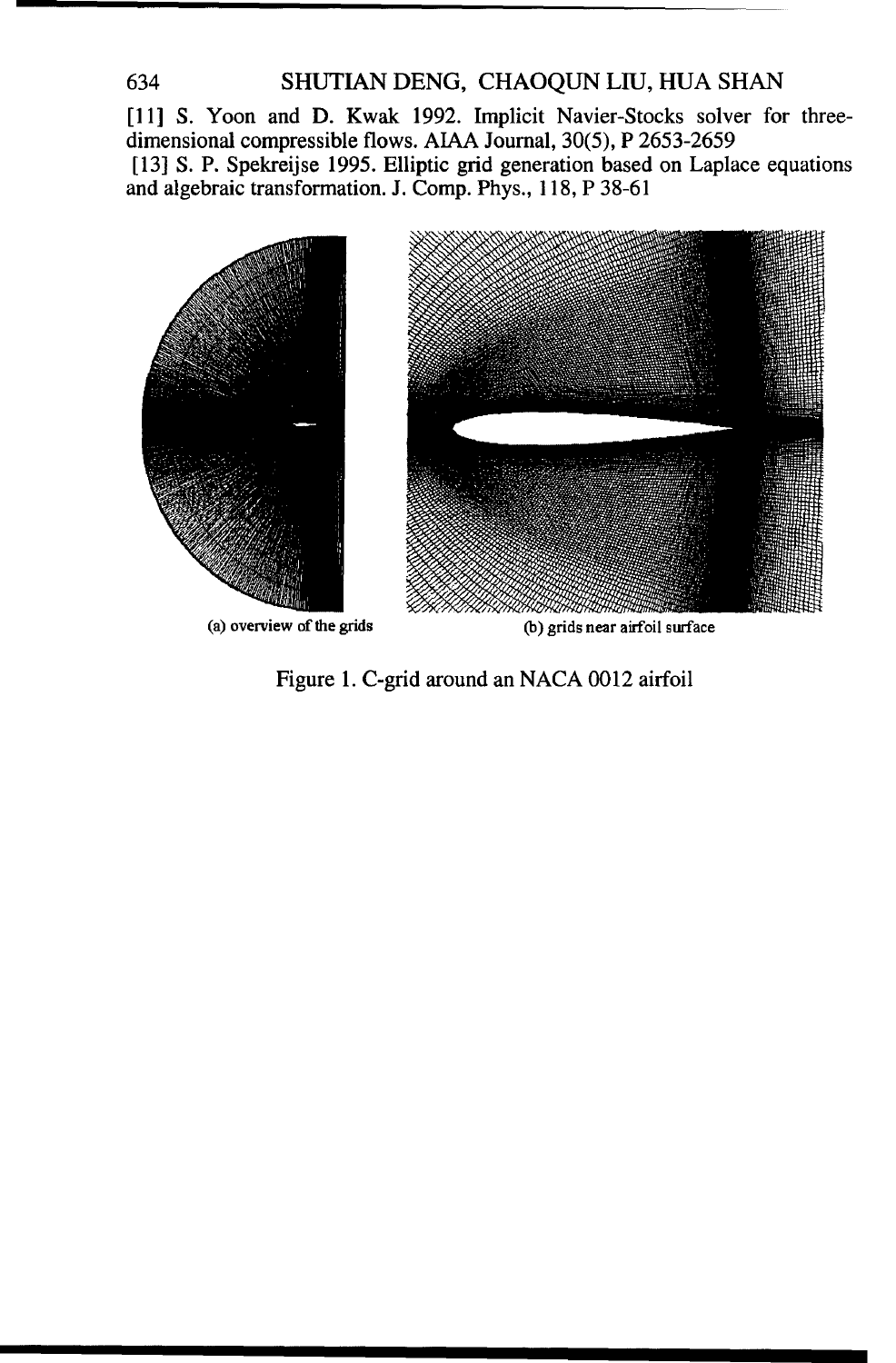### NUMERICAL SIMULATION FOR FLOW AROUND 2D AIRFOIL 635